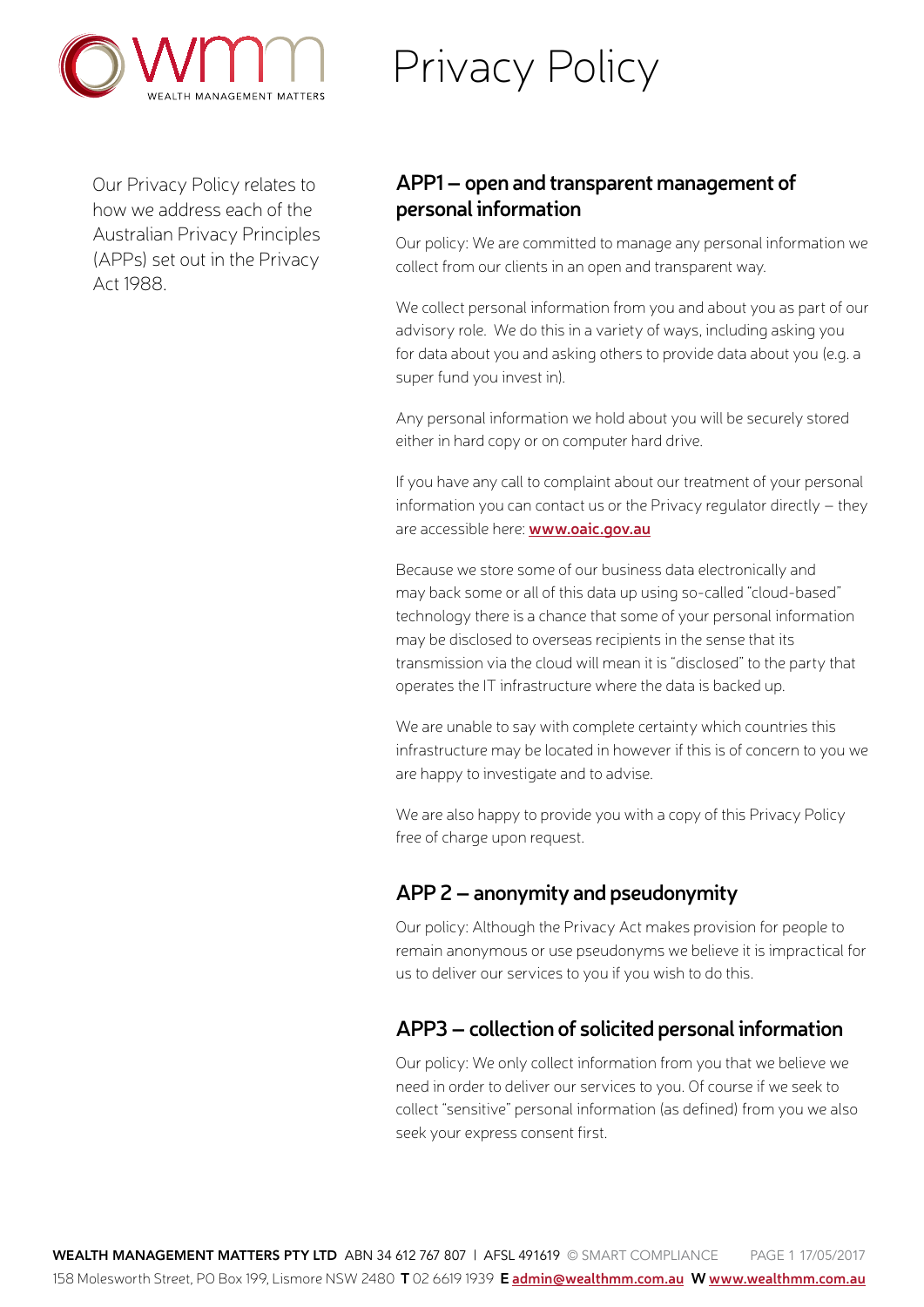

#### **APP 4 – dealing with unsolicited personal information**

Our policy: If we determine that we have obtained unsolicited personal information from you (i.e. information we don't actually need in order to deliver our services to you) we will contact you and return it or otherwise remove it from our records as soon as is practicable.

#### **APP 5 – notification of the collection of personal information**

Our policy: Where we collect information about you other than directly from you we will advise you of this fact and provide any other information to you about that collection as is determined relevant in the circumstances and in light of subclauses 5.1 and 5.2 of the APPs.

#### **APP 6 – use or disclosure of personal information**

Our policy: If we use or disclose your personal information for any purpose other than the primary purpose of its collection (or any secondary purpose you have expressly consented to) we will advise you as soon as practicable.

#### **APP 7 – direct marketing**

Our policy: If we wish to use any information we have gathered from you for the purpose of direct marketing we will seek your express consent first unless the circumstances of collection made it reasonably likely that we collected the information for that purpose – even if this is not the primary purpose of collection.

Of course if we ever do this you will always have the option to "opt out" and not receive any direct marketing from us.

#### **APP 8 – cross-border disclosure of personal information**

Our policy: The only overseas recipient of your personal information we can currently imagine is the party that hosts any IT infrastructure that we back our business data to – e.g. via the so-called "cloud". We will seek confirmation from any such service provider that they will treat your data securely and in alignment with the APPs. If we form the view that they are not able to treat client personal information in this way we will seek an alternative service provider.

If we determine that some other overseas party may also receive your personal information we will perform the same assessment as above before we engage with them.

#### **APP 9 – adoption, use or disclosure of government related identifiers**

Our policy: We won't use any Government related identifier as our own identifier of you unless it is necessary for us to deliver our services to you and in doing so we need to liaise or communicate with a Government Department or agency that requires us to use a Government related identifier.

# **APP 10 – quality of personal information**

Our policy: We will do all we can to ensure the personal information we collect is accurate, up-to-date and complete.